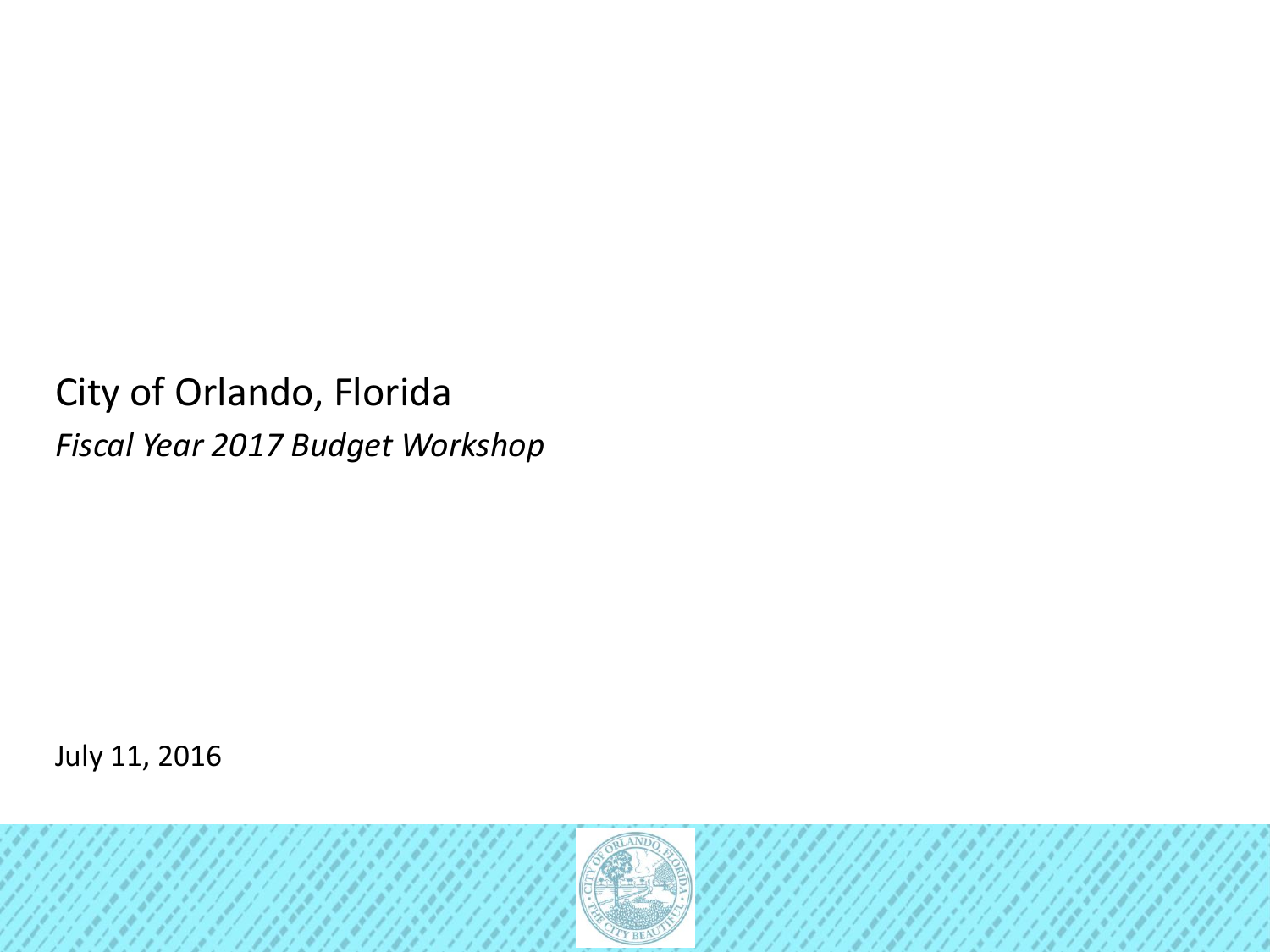# Agenda

- Historical Perspective / Current Budget
- Budget Review Committee Adjustments
- FY 2017 General Fund Budget Summary
- FY 2017 Highlighted Other Funds Budget Summary
- Next Steps Budget Calendar

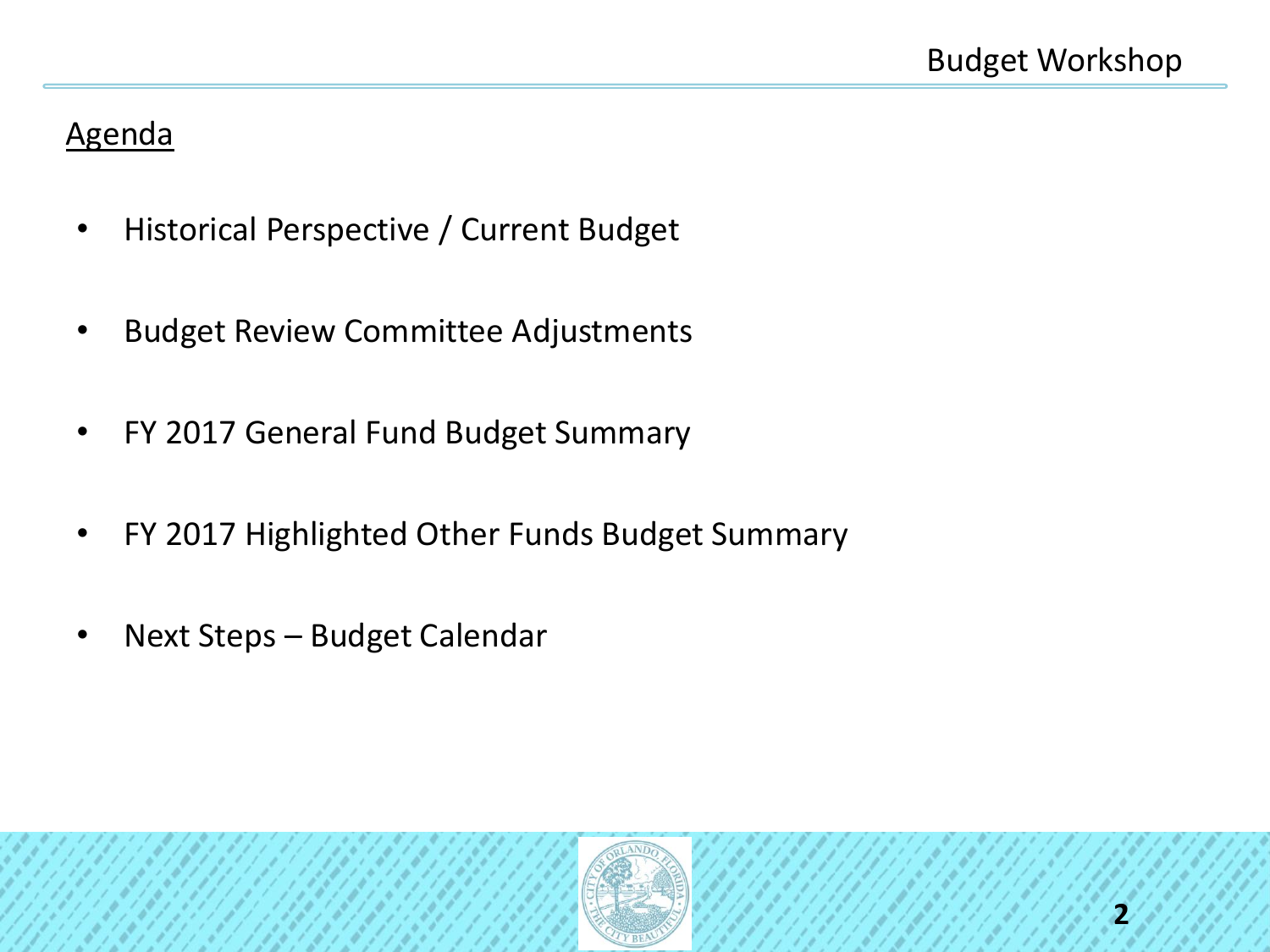# FY 2016 Budget Principles

- Total property tax revenues higher than pre-recession levels
- Recognized revenues from increased economic activity
- Restored infrastructure and facility maintenance funding
- Increased staffing where economic conditions demand
- Increased contingency levels

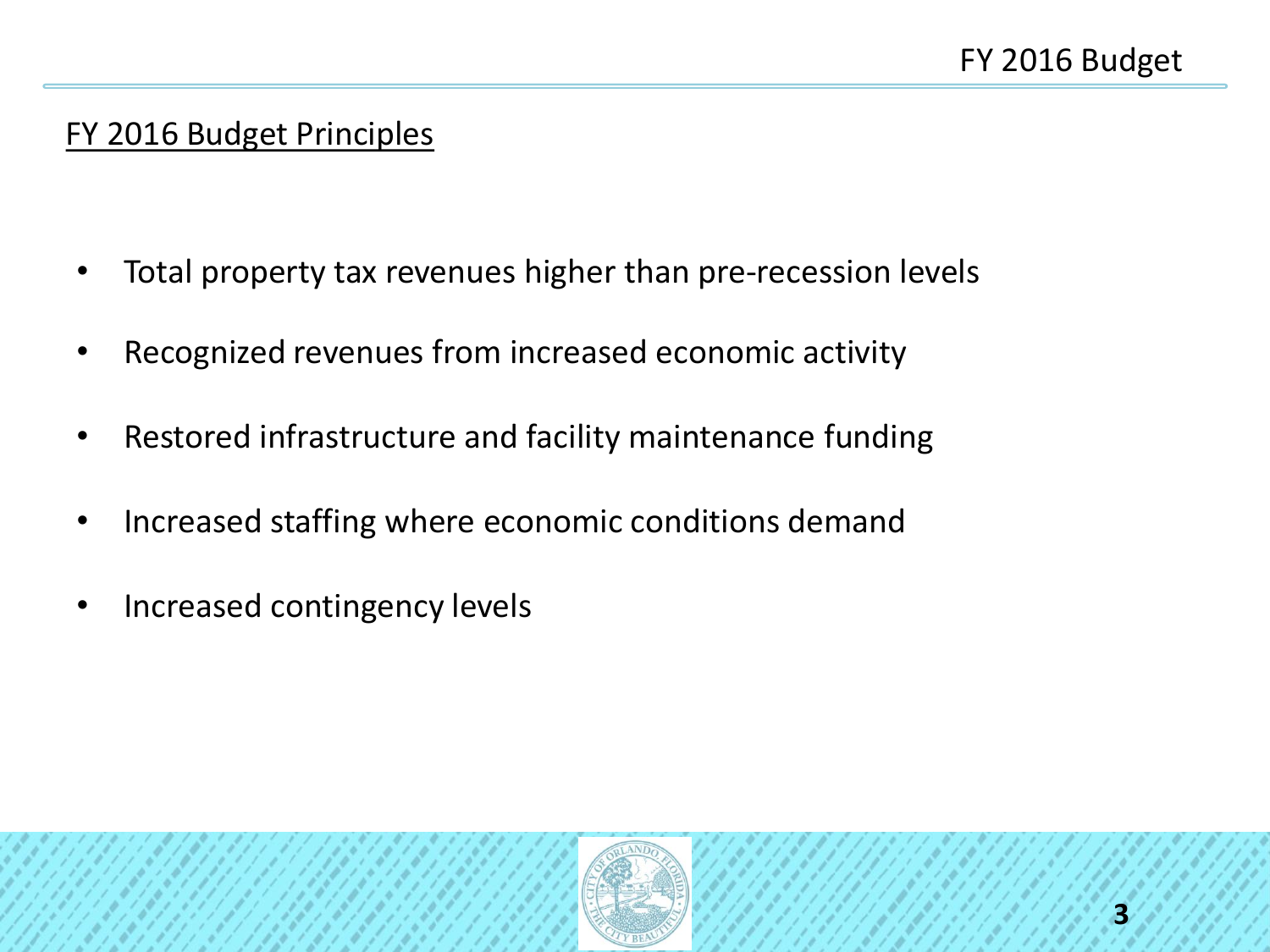# FY 2016 Budget

| <b>General Fund</b> | 2016 Adopted |
|---------------------|--------------|
| <b>Revenues</b>     | 401,607,332  |
| <b>Expenses</b>     | 401,607,332  |
| Total               |              |

| <b>Other Funds</b> | 2016 Adopted |
|--------------------|--------------|
| <b>Revenues</b>    | 713,174,842  |
| <b>Expenses</b>    | 713,174,842  |
| <b>Total</b>       |              |

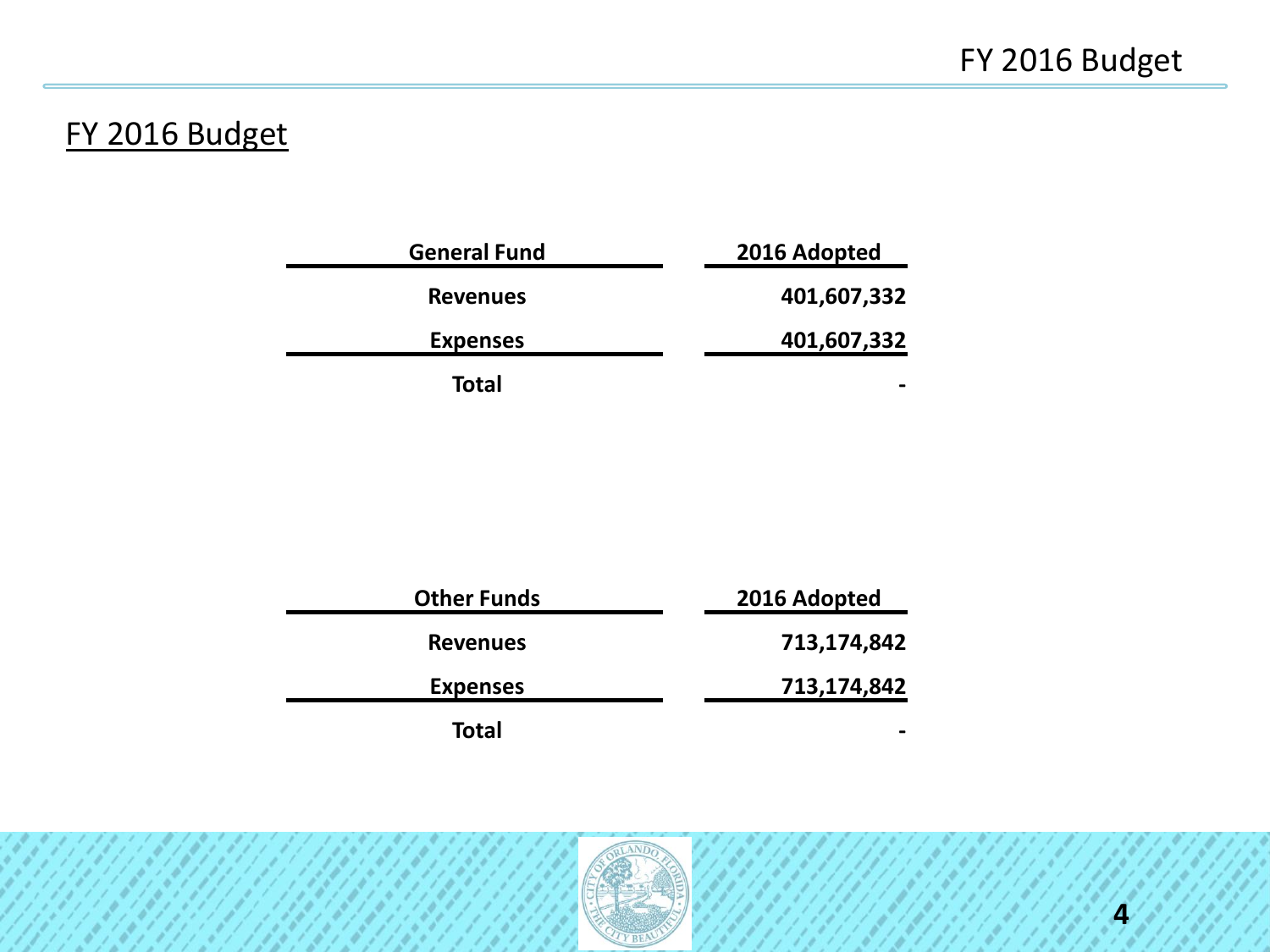# Budget Review Committee Program Enhancements

- Budgeted 13 New Grants totaling more than \$1.6 Million
- Expanded Right of Way Maintenance and Litter Control Programs
- Project DTO including Constitution Green Purchase
- Central Boulevard Sanitary Sewer Improvements
- Weekly Recycling Pilot Program
- Dubsdread Improvement Project
- Iron Bridge Underground Pipe Rehabilitation
- West Livingston Street Improvements

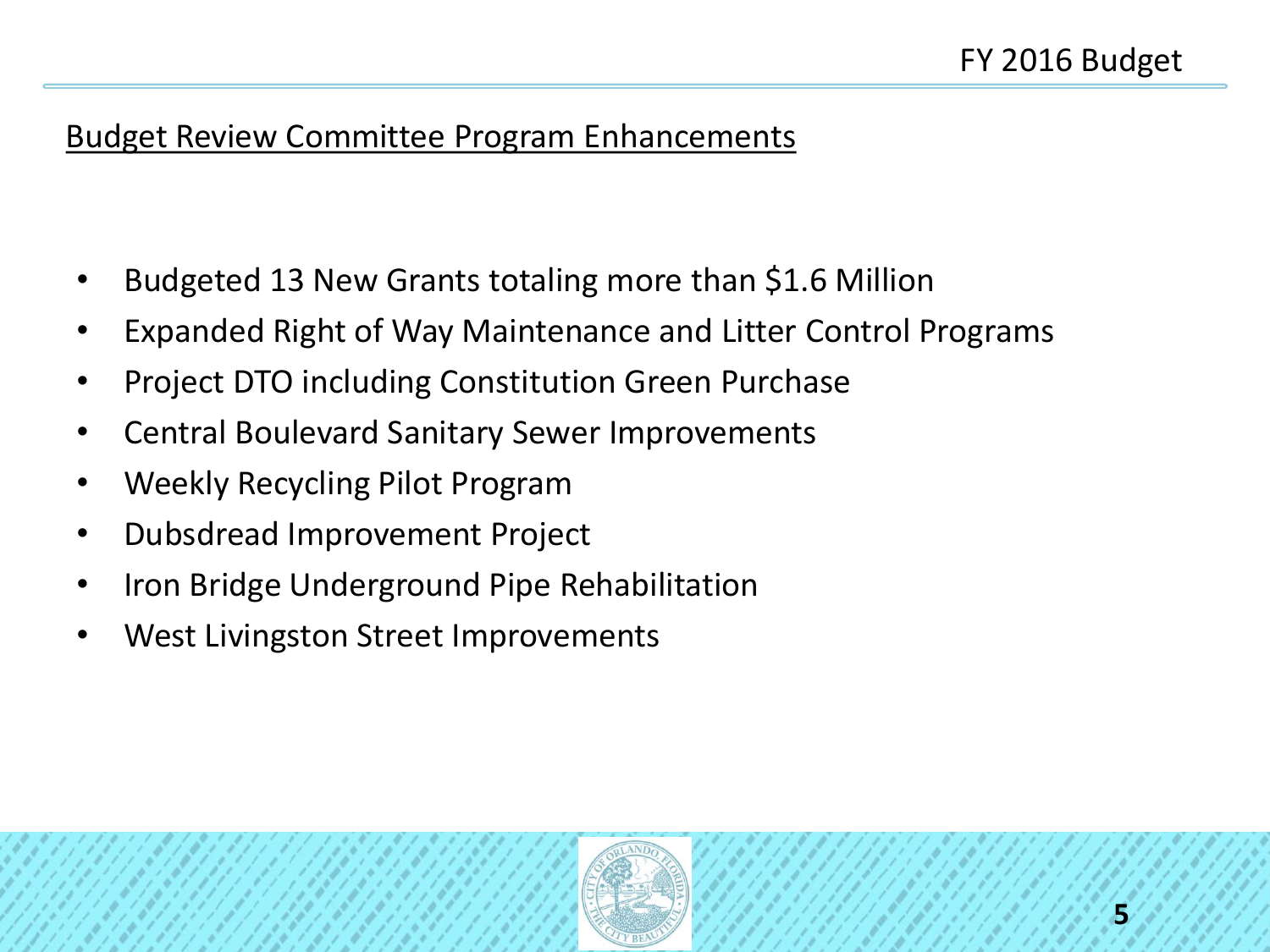# Budget Review Committee Staffing Enhancements

- Reclassify Emergency Communications Workers
- After School All Stars Director of External Affairs
- Permitting Services Support 25 new positions
- Civil Engineer
- Deputy City Clerk
- Human Relations Supervisor
- IT Project Managers
- Facilities Project Coordinator
- Public Works Neighborhood Outreach Coordinator
- Senior Advisor on Homelessness
- Mennello Museum Marketing Coordinator

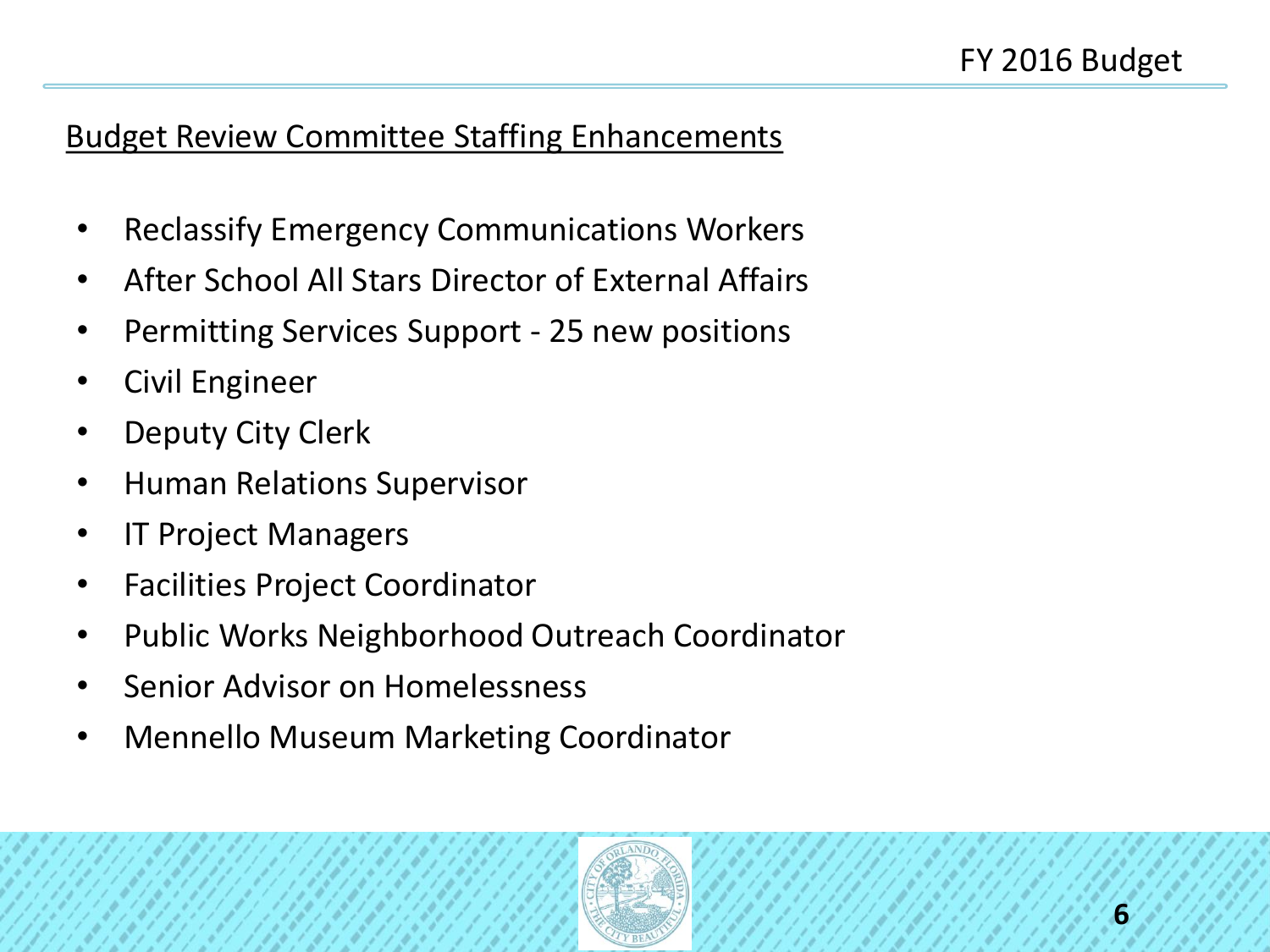#### Tentative Budget Summary

- Maintains the restored programs from FY 2016 Adopted Budget and incorporates interim enhancement decisions
- Continuation of revenue growth from economic activity
- Includes full actuarial required contributions to all three pension funds and retiree health care (OPEB)
- General Fund set aside funding for a cost of living adjustment similar to previous years

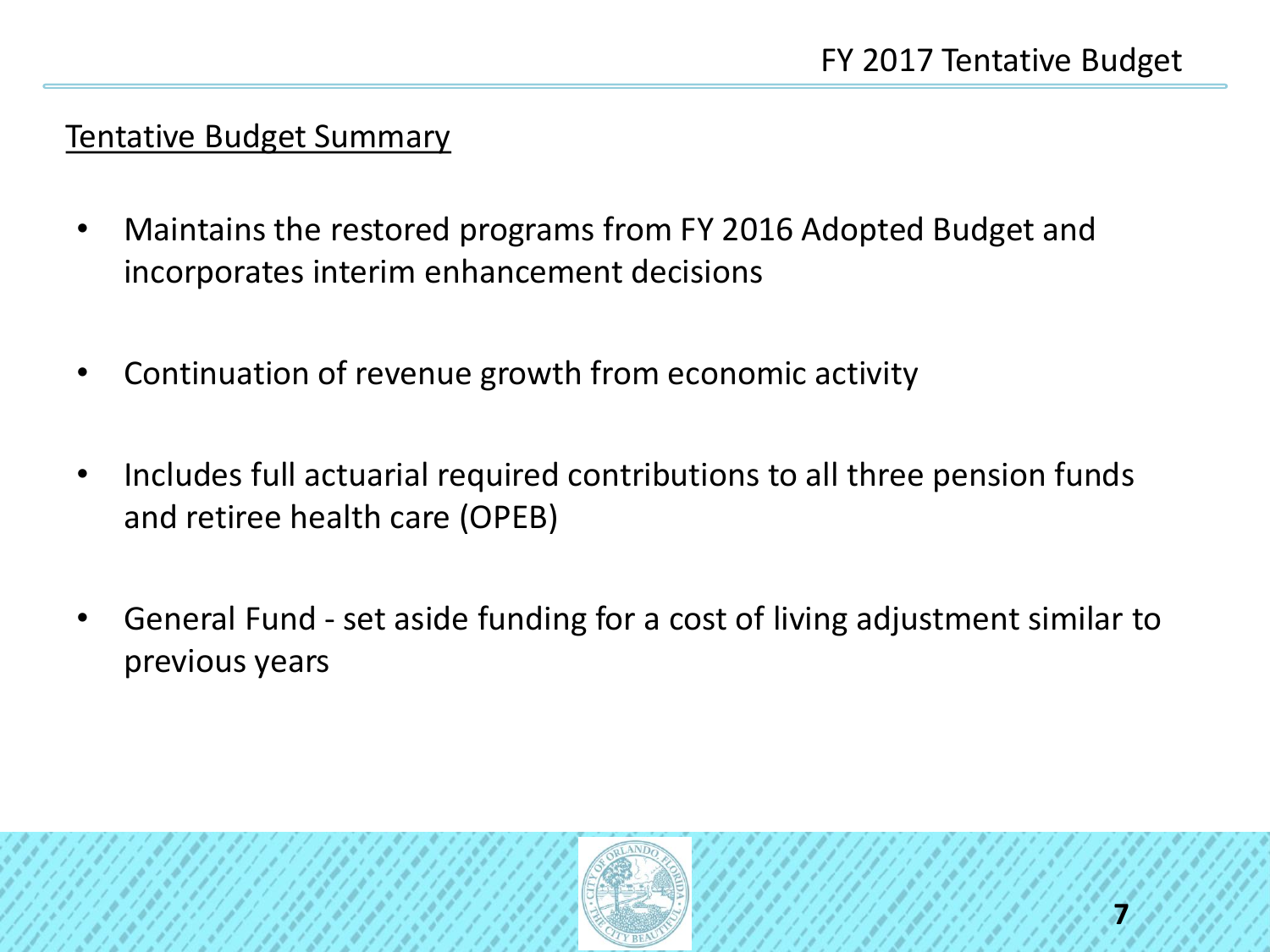# General Fund Revenues

|                                  | 2016 Adopted  | 2017 Proposed | Change      | Change % |
|----------------------------------|---------------|---------------|-------------|----------|
| <b>Property Tax</b>              | 146, 137, 113 | 159,311,274   | 13,174,161  | 9.0%     |
| <b>Utilities Services Tax</b>    | 42,644,237    | 42,399,404    | (244, 833)  | $-0.6%$  |
| <b>State Sales Tax</b>           | 38,400,000    | 40,300,000    | 1,900,000   | 4.9%     |
| <b>Municipal Revenue Sharing</b> | 11,200,000    | 12,400,000    | 1,200,000   | 10.7%    |
| <b>Local Business Tax</b>        | 8,215,000     | 8,415,000     | 200,000     | 2.4%     |
| <b>Franchise Fee / Dividend</b>  | 86,600,000    | 89,925,000    | 3,325,000   | 3.8%     |
| Other Intergovernmental          | 6,155,219     | 5,946,044     | (209, 175)  | $-3.4%$  |
| <b>Charges for Services</b>      | 46,848,967    | 45,835,235    | (1,013,732) | $-2.2%$  |
| <b>Other Revenue</b>             | 12,536,805    | 8,446,501     | (4,090,304) | $-32.6%$ |
| <b>Transfers In</b>              | 2,869,991     | 10,076,762    | 7,206,771   | 251.1%   |
|                                  |               |               |             |          |
| <b>Total Revenue</b>             | 401,607,332   | 423,055,220   | 21,447,888  | 5.3%     |

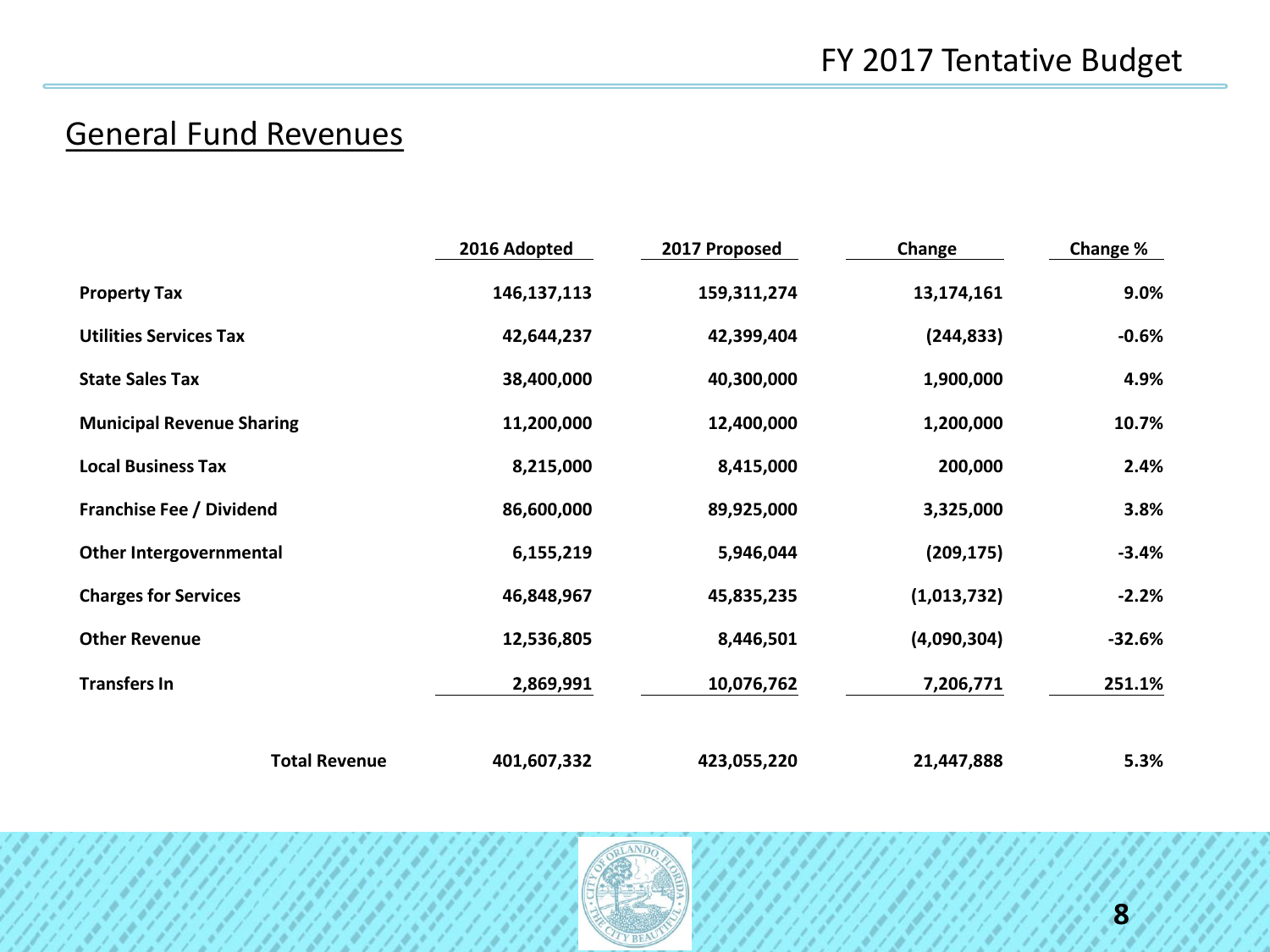#### Property Tax

- In FY 2017 the taxable base for the City rose by 9.0%
- Net New Taxable Value was \$640 million
- Amount of Exempt Value increased by 10.8%

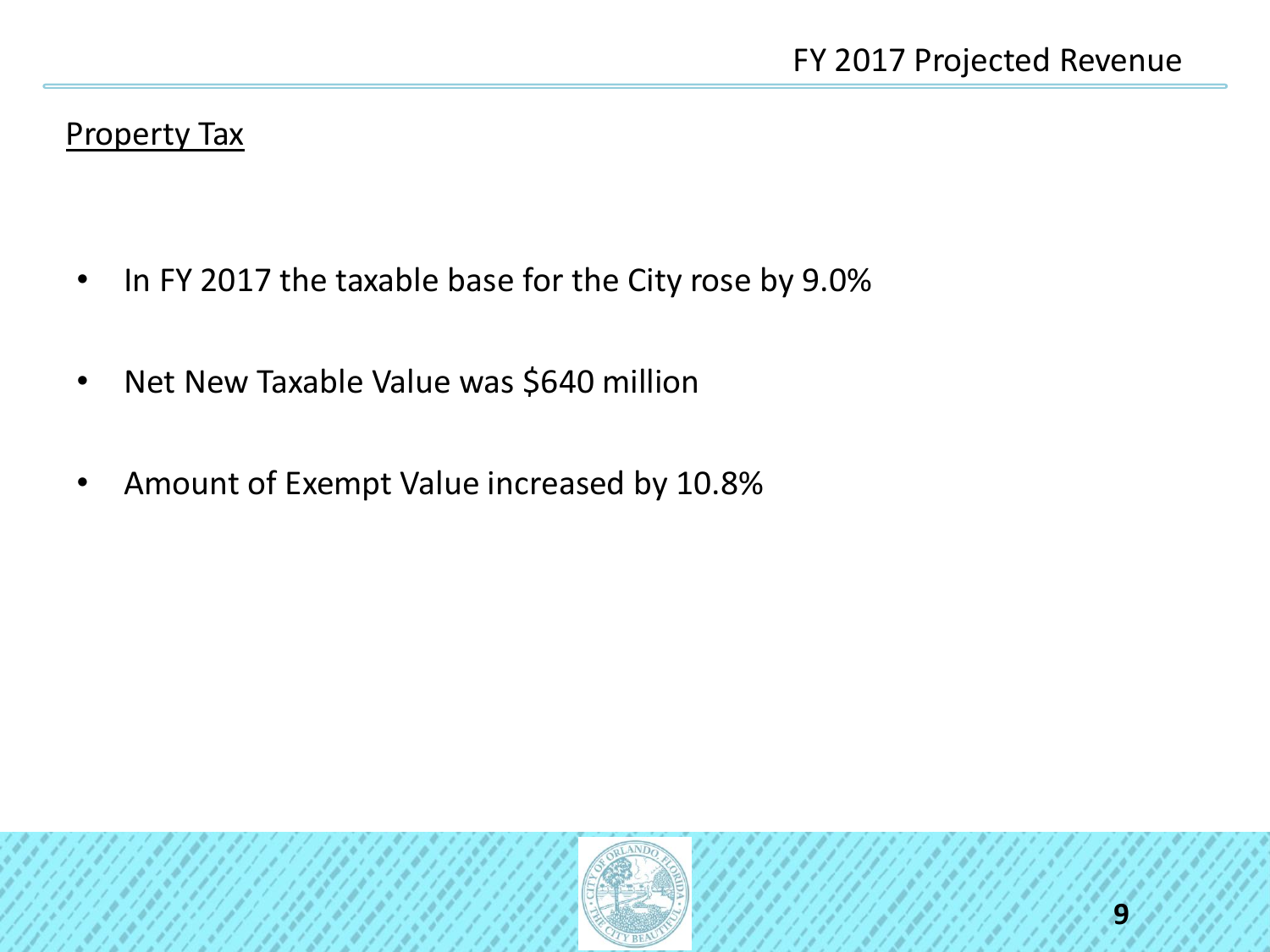# Property Tax

- Projection for FY 2017 reflects maintaining our millage rate of 6.65 and the growing tax base.
- Without the millage increase, revenue would still remain below the peak year.



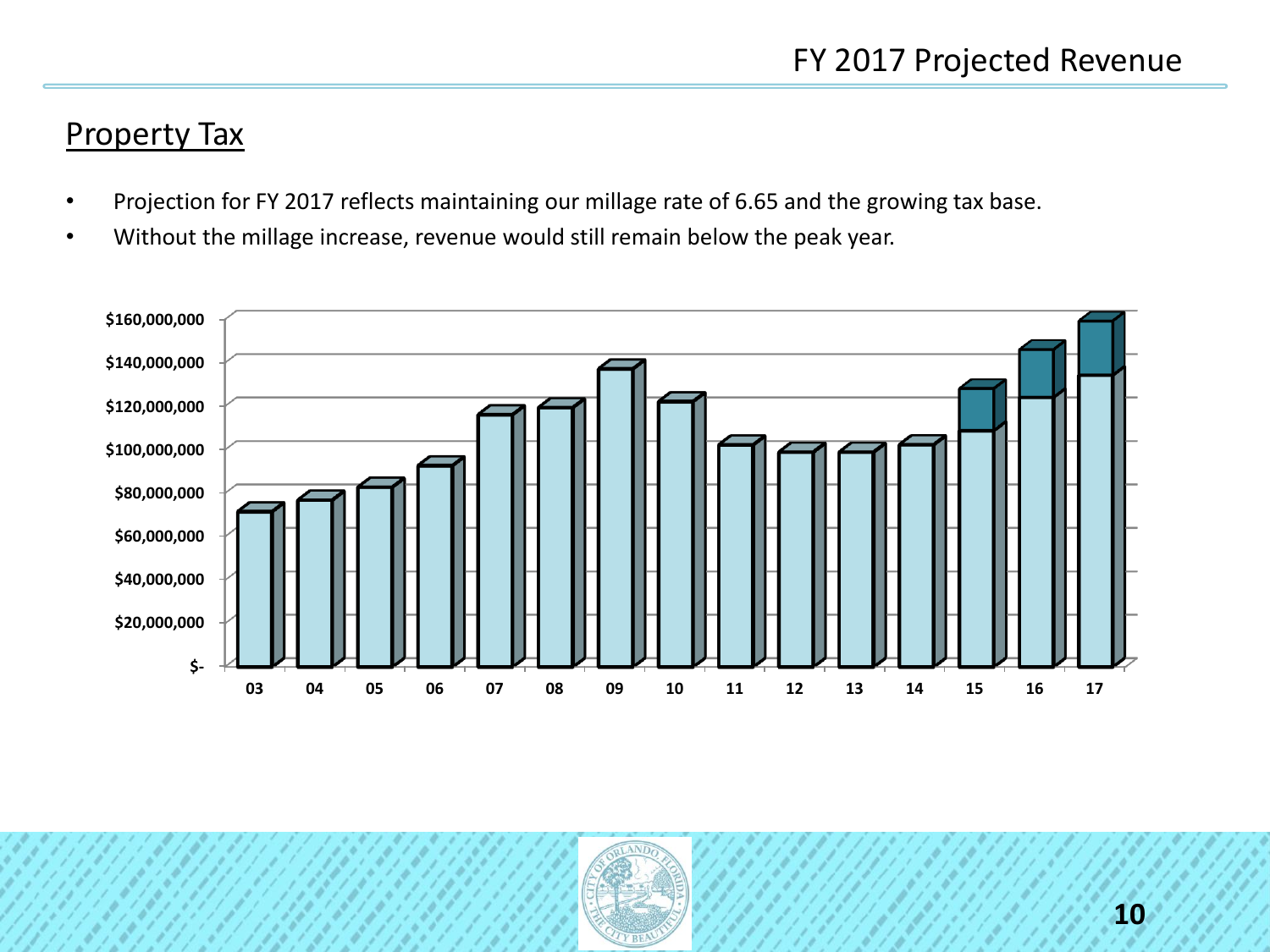# Utilities & Communications Services Taxes

• Projection for FY 2017 is lower (\$250K) due primarily to declining Communication Services Tax revenue.



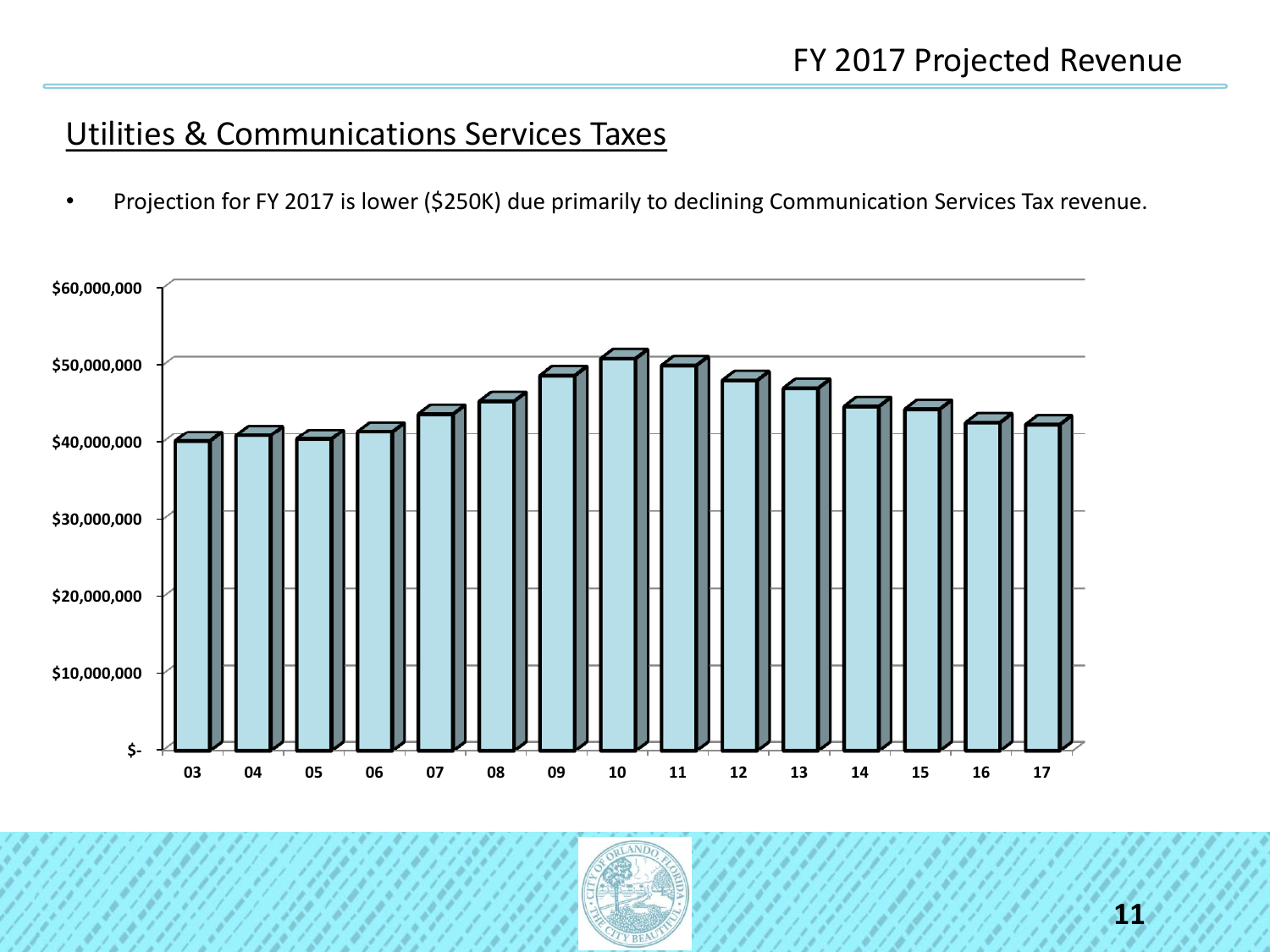#### Sales Tax

• FY 2017 budget estimate is based on City OMB estimate and reviewed for reasonableness with the State Department of Revenue / Office of Tax Research estimate.



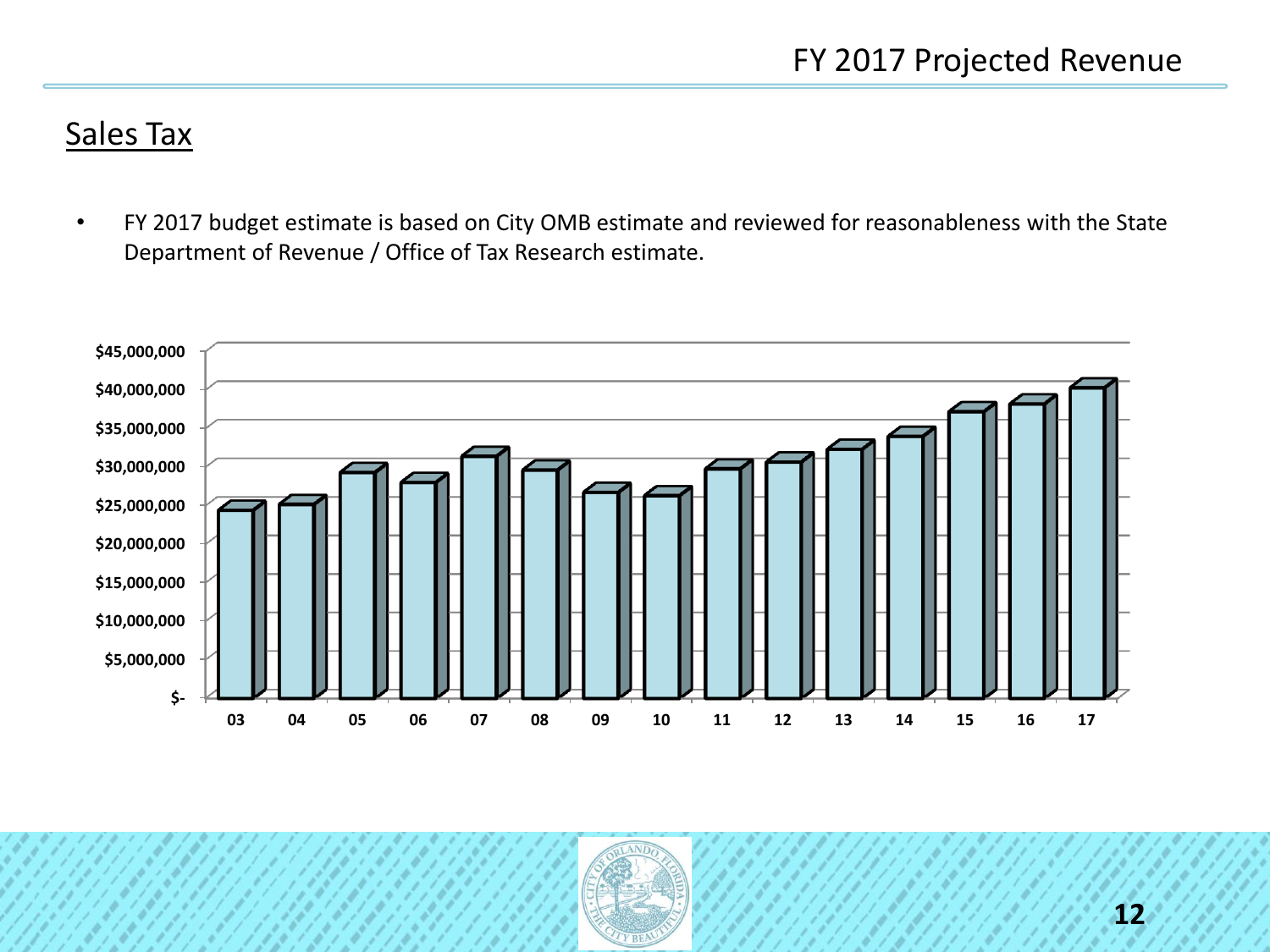#### Municipal Revenue Sharing

• FY 2017 budget is based on City OMB estimate which historically has been overly conservative. This budget reflects an increase to realign more closely with actual receipts.



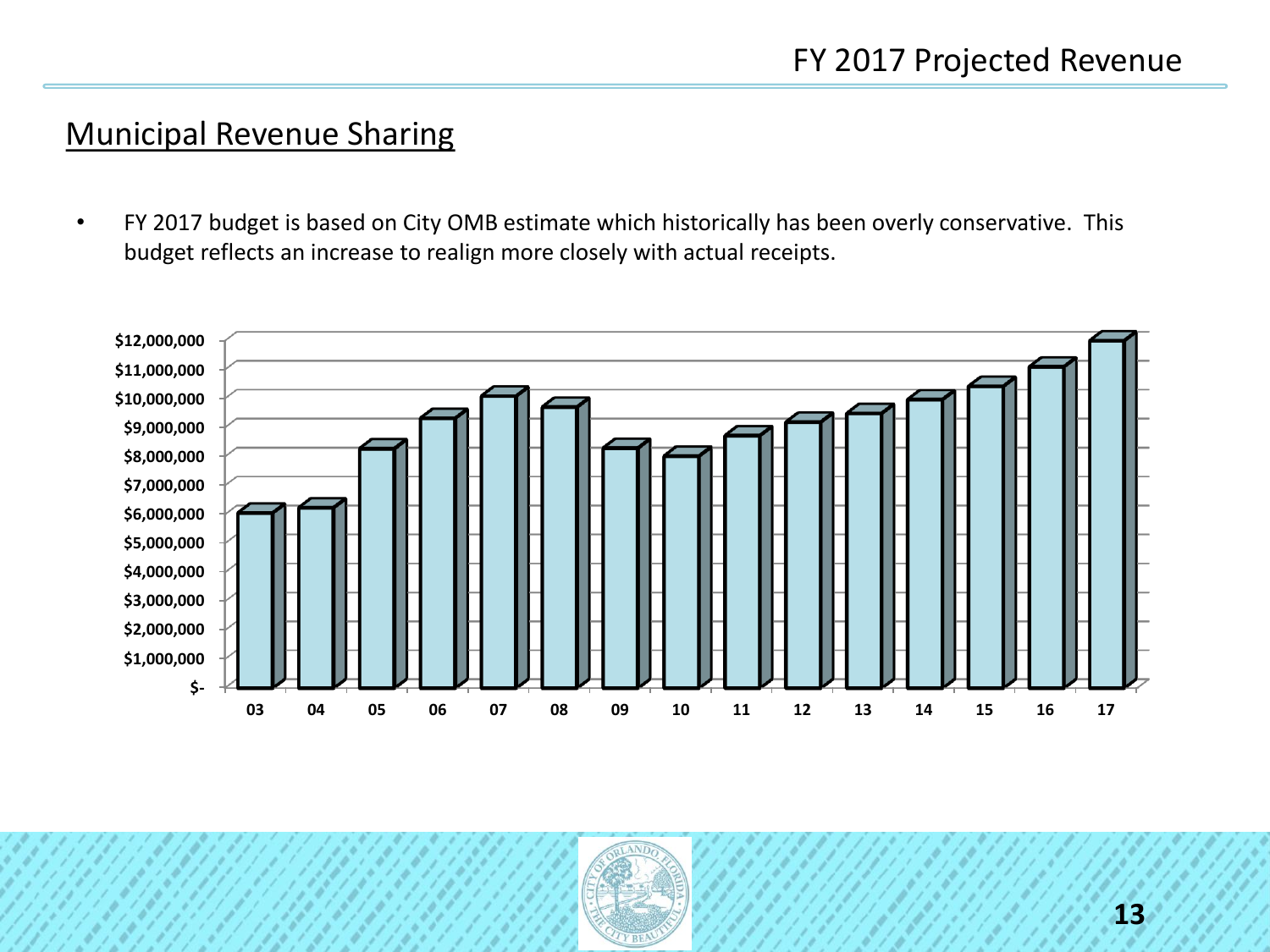#### Local Business Tax

• In the FY 2015 budget we correctly projected a modest increase with an acceleration in FY 2016. The FY 2017 budget contains a more moderate upward trend.



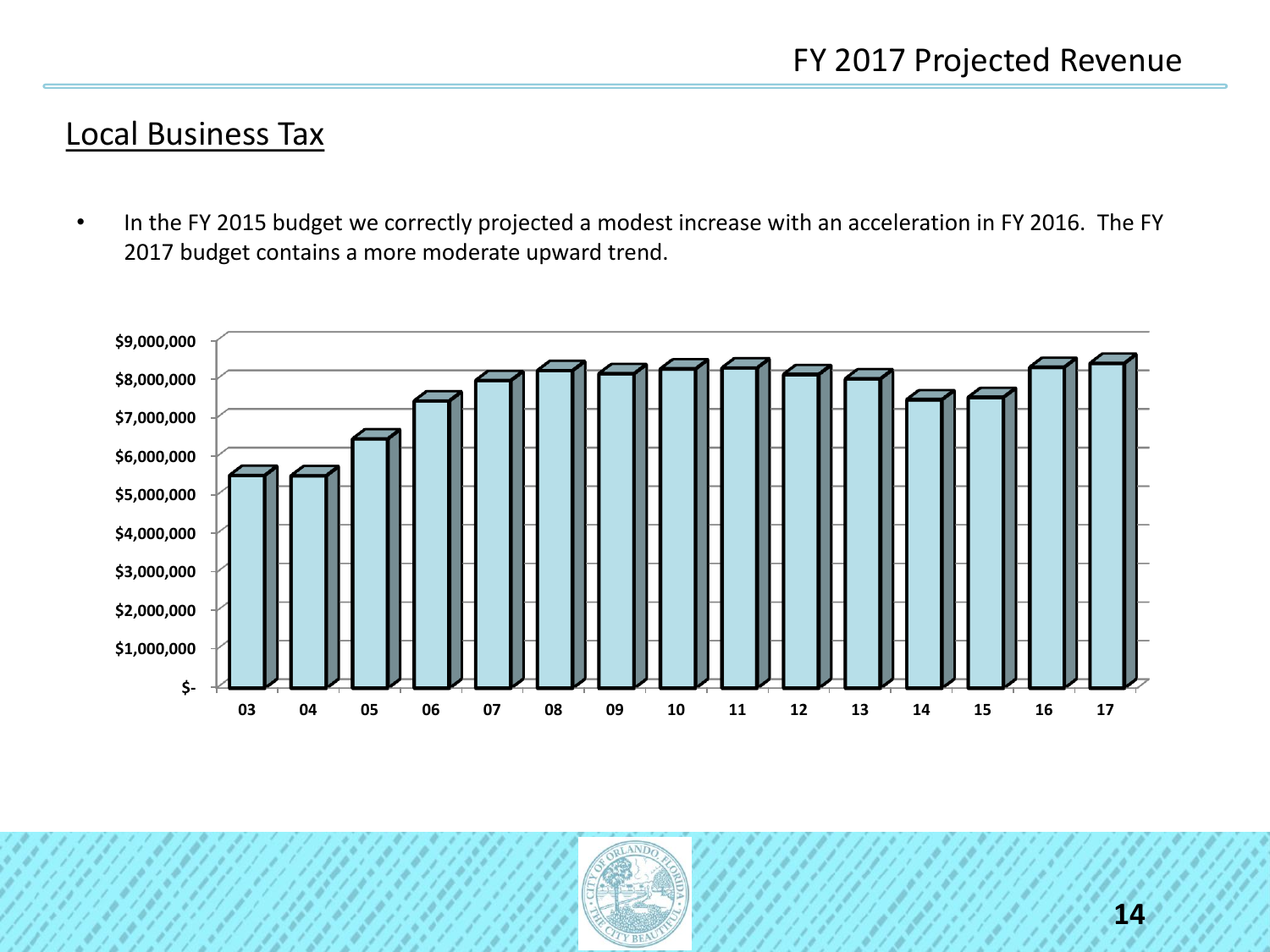# OUC Franchise Fee / Dividend

• Total revenue received from OUC for the franchise fee / dividend is increasing by \$3 million.



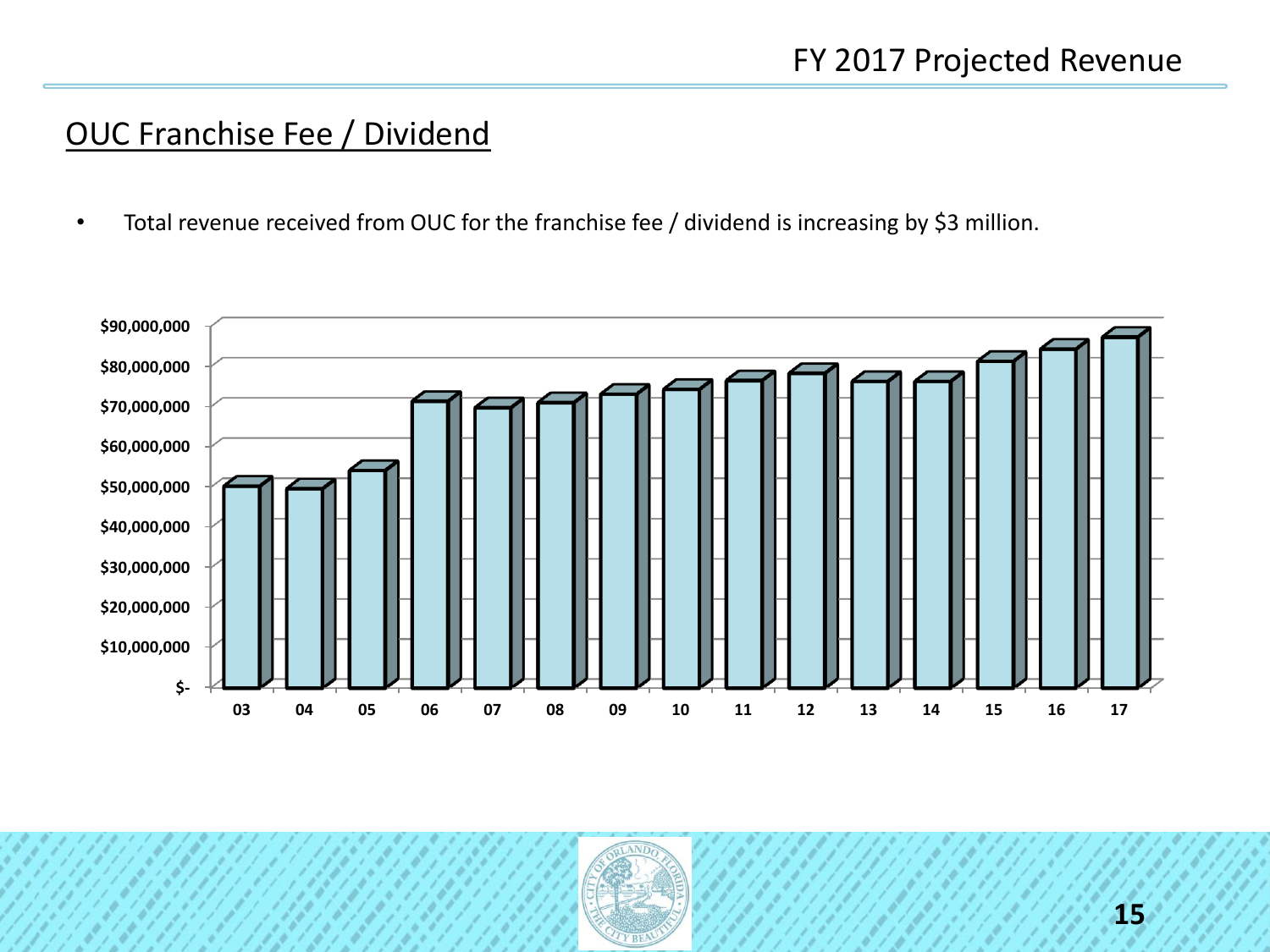# General Fund Expenditures

|                                            | 2016 Adopted | 2017 Proposed | Change     | Change % |
|--------------------------------------------|--------------|---------------|------------|----------|
| <b>Executive Offices</b>                   | 21,919,784   | 22,564,920    | 645,136    | 2.9%     |
| <b>Business &amp; Financial Services</b>   | 26,533,432   | 27,535,440    | 1,002,008  | 3.8%     |
| <b>Economic Development</b>                | 18,839,482   | 19,571,188    | 731,706    | 3.9%     |
| <b>Families, Parks &amp; Recreation</b>    | 30,409,627   | 31,131,834    | 722,207    | 2.4%     |
| <b>Fire</b>                                | 95,928,933   | 99,644,748    | 3,715,815  | 3.9%     |
| <b>Housing &amp; Community Development</b> | 505,979      | 845,757       | 339,778    | 67.2%    |
| <b>Orlando Venues</b>                      |              |               |            | N/A      |
| <b>Police</b>                              | 131,288,535  | 136,936,185   | 5,647,650  | 4.3%     |
| <b>Public Works</b>                        | 20,377,582   | 21,685,435    | 1,307,853  | 6.4%     |
| Nondepartmental                            | 55,803,978   | 63,139,713    | 7,335,735  | 13.1%    |
| <b>Total Expenses</b>                      | 401,607,332  | 423,055,220   | 21,447,888 | 5.3%     |

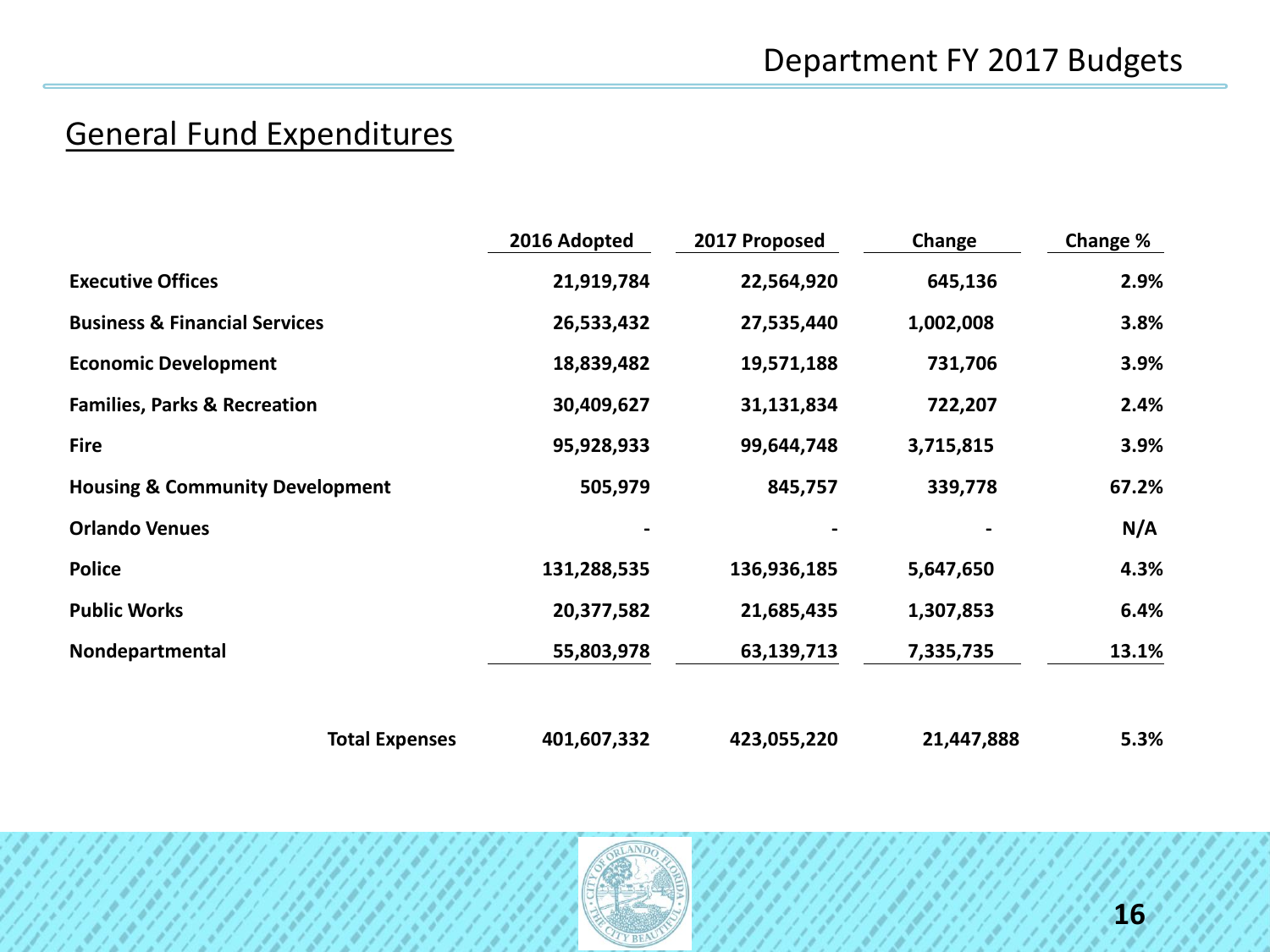# Total Budget \$423,055,220





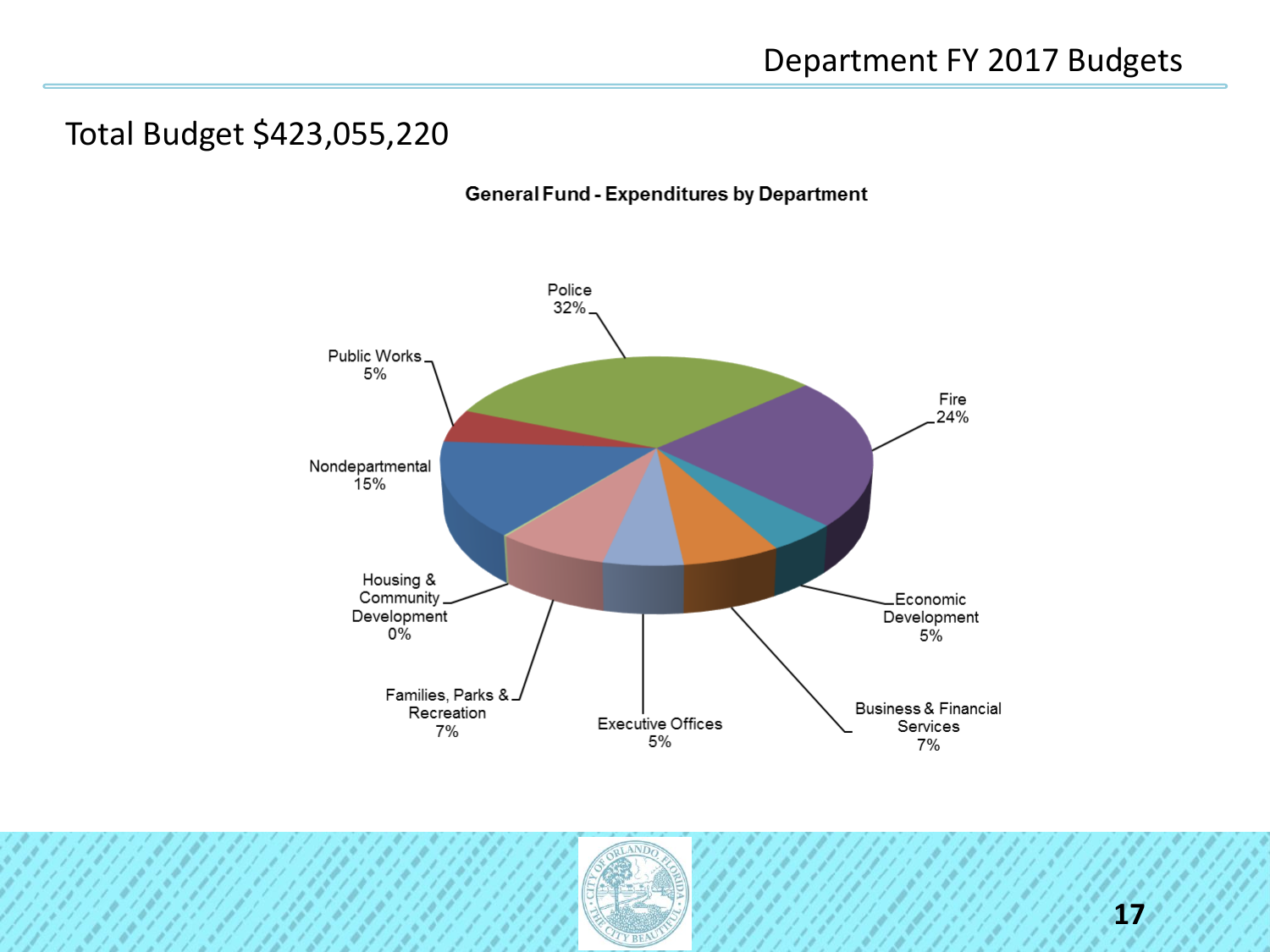### **Other Funds Summary**

- Waiving Wastewater Inflationary Fee Increase (5%)
- Waiving Solid Waste Inflationary Fee Increase (4%)
- CRA Operating Increases from Property Tax Values
	- Focus on Project DTO Implementation
- Increased Capital Investments
	- Public Works Enterprise Funds
	- Transportation Projects through Impact Fees and Gas Tax
- Building Code Enforcement Fund
	- Incorporates the additional mid year positions and second phase of EDIS funding

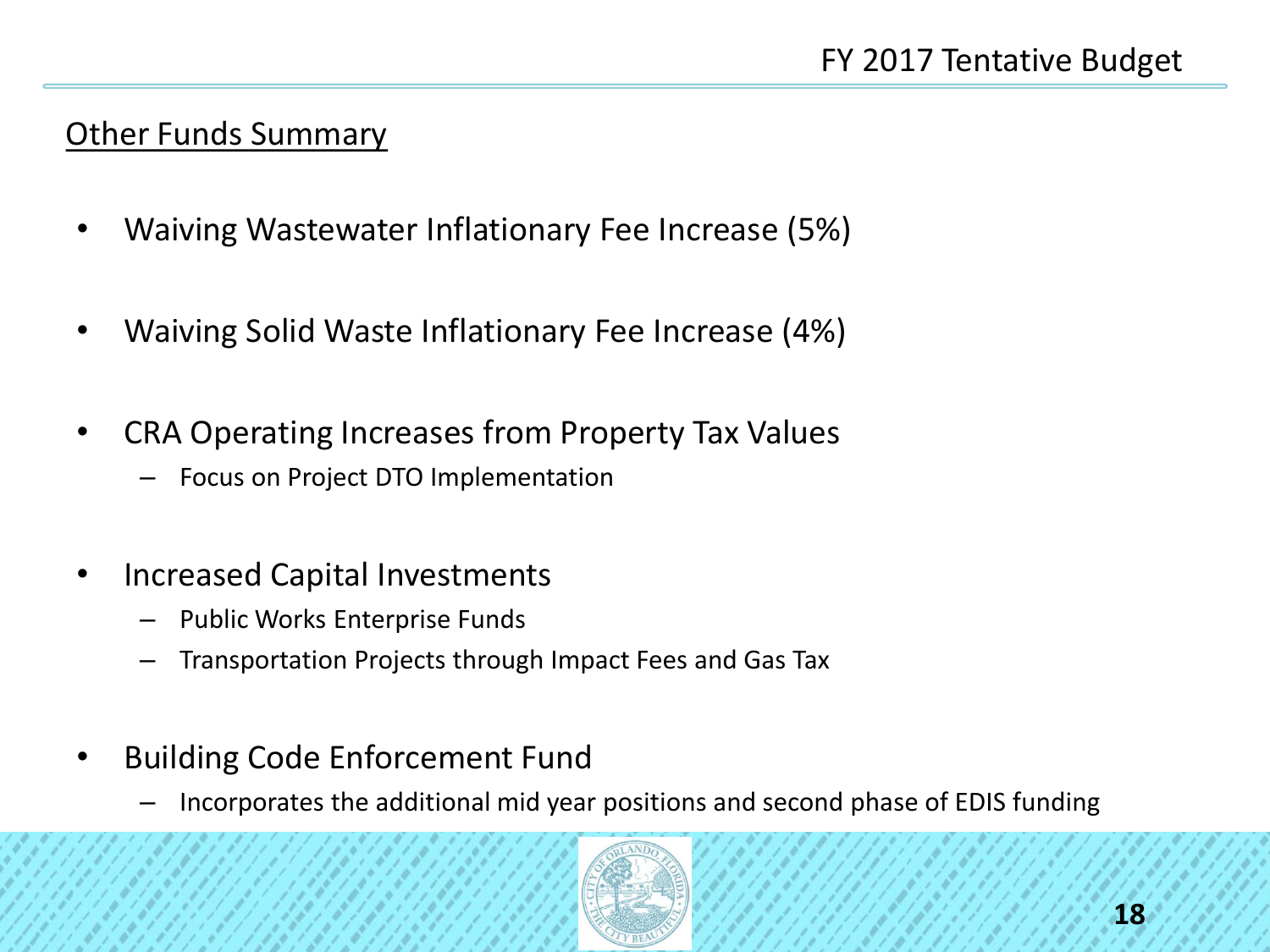# Select Funds Expenditures

|                                   |                       | 2016 Adopted | 2017 Proposed | Change        | Change % |
|-----------------------------------|-----------------------|--------------|---------------|---------------|----------|
| <b>Building Code Enforcement</b>  |                       | 10,502,050   | 15,604,385    | 5,102,335     | 48.6%    |
| <b>CRA Operating</b>              |                       | 8,264,789    | 11,148,321    | 2,883,532     | 34.9%    |
| <b>EMS Transport</b>              |                       | 12,000,000   | 10,500,000    | (1,500,000)   | $-12.5%$ |
| <b>Fleet and Facilities</b>       |                       | 26,691,004   | 30,087,286    | 3,396,282     | 12.7%    |
| <b>GOAA</b>                       |                       | 11,954,780   | 14,315,411    | 2,360,631     | 19.7%    |
| <b>Healthcare</b>                 |                       | 59,691,814   | 63,666,709    | 3,974,895     | 6.7%     |
| <b>Orlando Venues</b>             |                       | 23,912,938   | 23,668,907    | (244,031)     | $-1.0\%$ |
| <b>Parking System</b>             |                       | 14,090,418   | 14,224,533    | 134,115       | 1.0%     |
| <b>Risk Management</b>            |                       | 16,423,835   | 16,131,798    | (292, 037)    | $-1.8%$  |
| <b>Solid Waste</b>                |                       | 32,104,210   | 33,241,097    | 1,136,887     | 3.5%     |
| <b>Stormwater</b>                 |                       | 23,236,969   | 26,096,711    | 2,859,742     | 12.3%    |
| <b>Transportation Impact Fees</b> |                       | 4,363,115    | 9,609,343     | 5,246,228     | 120.2%   |
| Wastewater                        |                       | 104,464,871  | 101,292,197   | (3, 172, 674) | $-3.0%$  |
|                                   | <b>Total Expenses</b> | 347,700,793  | 369,586,698   | 21,885,905    | 6.3%     |

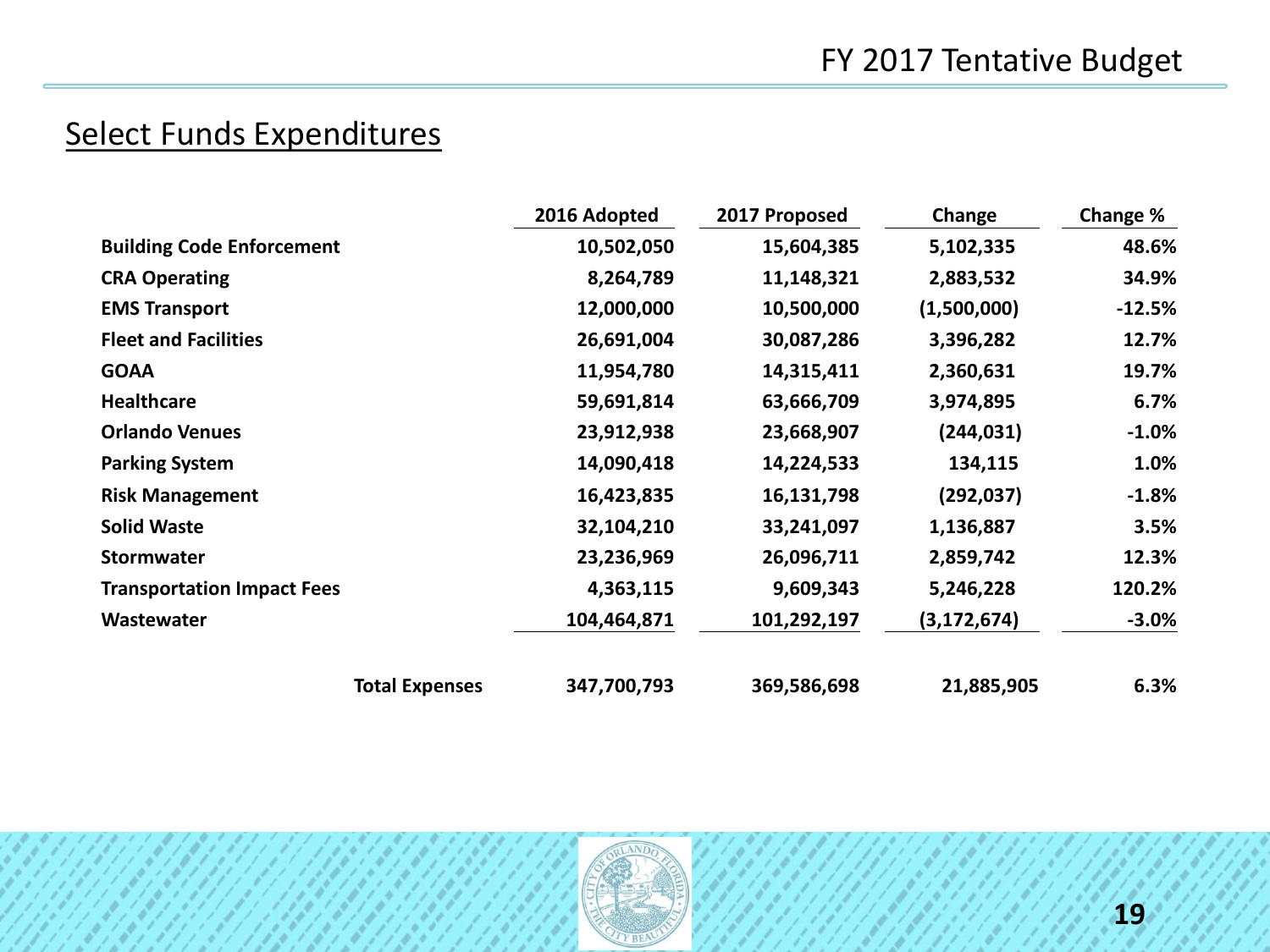# Total Budget \$369,586,698



#### Select Funds - Expenditures by Fund

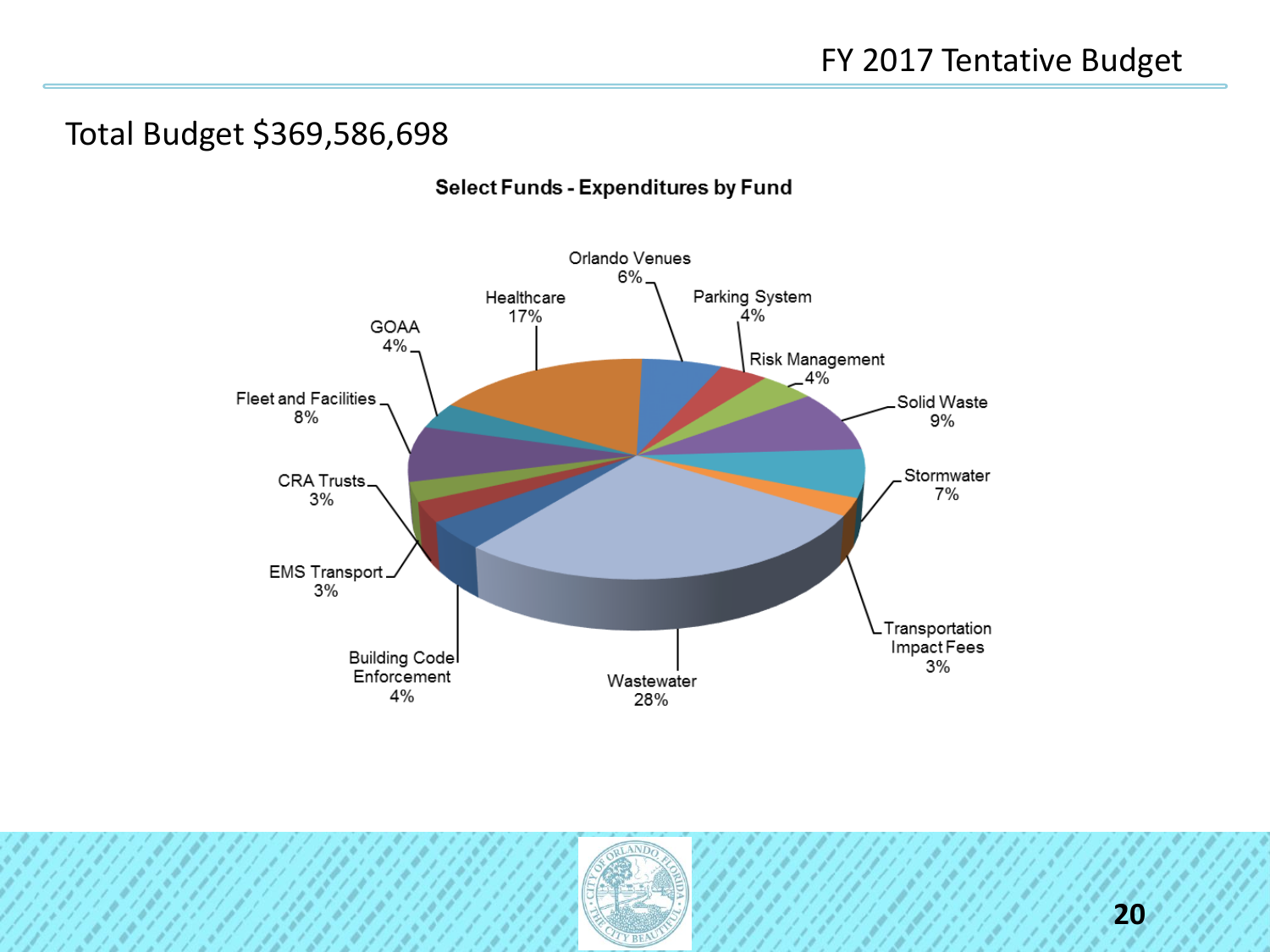# Tentatively Balanced Budget

| <b>General Fund</b> | 2016 Proposed |
|---------------------|---------------|
| <b>Revenues</b>     | 423,055,220   |
| <b>Expenses</b>     | 423,055,220   |
| <b>Total</b>        | -             |

| <b>Other Funds</b> | 2016 Proposed |
|--------------------|---------------|
| <b>Revenues</b>    | 749,369,771   |
| <b>Expenses</b>    | 749,369,771   |
| Total              |               |

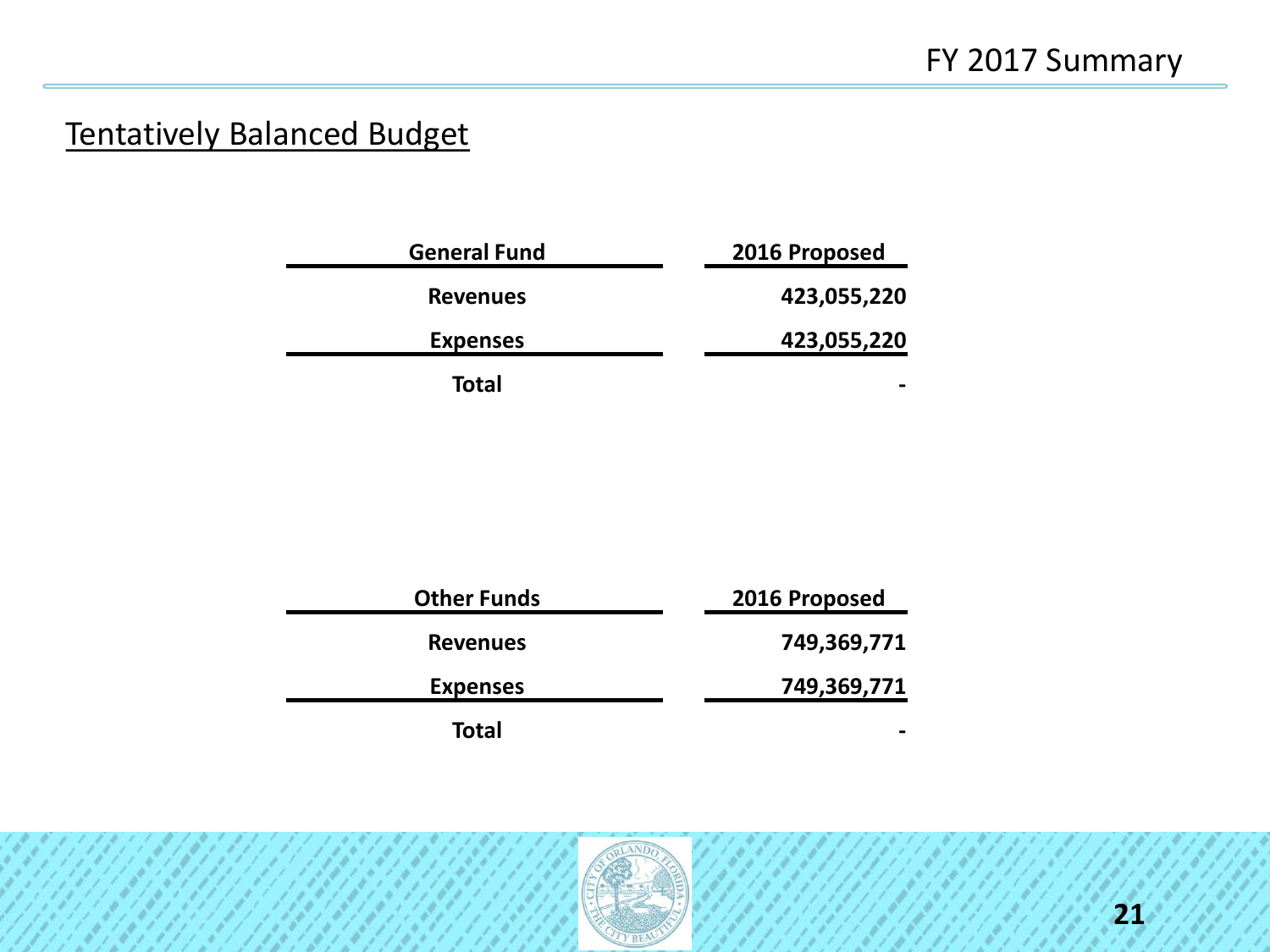| <b>Date</b>     | <b>Activity</b>                                  | <b>Subject Matter</b>                                                                                  |
|-----------------|--------------------------------------------------|--------------------------------------------------------------------------------------------------------|
| January - April | <b>Department Prioritization</b>                 | Staffing, Revenues, Expenditures, Capital Improvement Program                                          |
| April - July    | Office of Management and<br><b>Budget Review</b> | Staffing, Revenues, Expenditures, Capital Improvement Program                                          |
| July 11         | <b>Budget Workshop</b>                           | Update of Budget Position, Ad Valorem Tax Revenues, Valuations,<br><b>Department Requests</b>          |
| July 25         | Mayor's Budget Message,<br><b>Council Action</b> | Fiscal Year 2016-2017 Budget Priorities,<br>Resolution to Set Tentative Ad Valorem (Property Tax) Rate |
| August          | <b>Commissioner Briefings</b>                    | Discussion of Budget Recommendations                                                                   |
| September 15    | <b>First Public Hearing</b>                      | Finalize Resolutions for Fiscal Year 2016-2017 Ad Valorem (Property<br>Tax) Rate and Budget            |
| September 26    | <b>Second Public Hearing</b>                     | Finalize Resolutions for Fiscal Year 2016-2017 Ad Valorem (Property<br>Tax) Rate and Budget            |